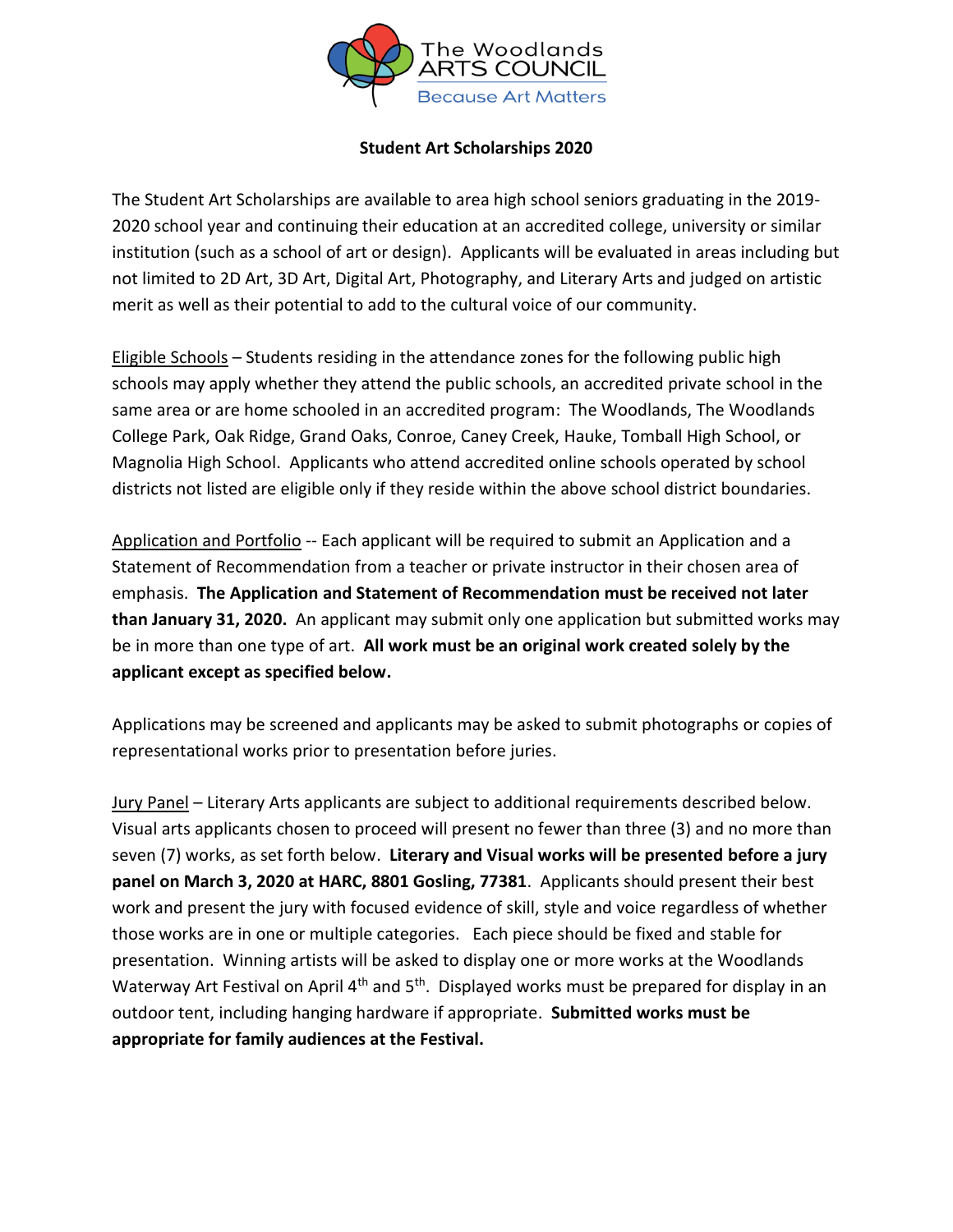Applicants in animation and video may submit one video or animation work with a story board or character sketches used in developing the work or stills taken from the video or animation as additional works; they may, but are not required to, submit multiple videos or animation pieces.

Artists will be asked to bring with them to the jury a completed Evaluation Form identifying the works to be presented as well model releases, if required. The Evaluation Form will identify the work by title, medium or genre and make a short statement about the work. A Model Release form will be available on the website.

# **2D Art**

- Each 2D work may be no larger than 30" x 40" and must weigh less than 50 lbs.
- Works presented to the jury should not be covered with glass or any material obscuring fine detail or preventing close inspection.
- Works need be properly fixed and stable for presentation.
- Works chosen to be displayed at the Woodlands Waterway Art Festival must be a presented ready for display under an outdoor tent or canopy. Options include painted wrapped canvas, wood panel, dry mounted, framed or similarly stable options equipped with hanging hardware and ready for display. Only black or white mats may be used in framing or presenting artwork. Drawings, watercolors and similar works should be displayed under cover (acrylic, plexiglass, etc.) at the Festival, however the use of glass is discouraged due to the outdoor setting.

### **3D Art**

- Each 3D work must be of a size and nature that it can be readily transported to the jury site and the Woodlands Waterway Art Festival site (through gates, doorways, on walkways and grass) and be displayed under a standard canopy or tent.
- No hanging work may weigh more than 50 pounds. Free standing works are suggested not to be more than 50 pounds including the base or other supporting structure and must be readily transportable
- Work must be sturdy and able to stand solely with its base or supporting structure without other means of support and must be secured and safe to handle.
- No work may have anything attached or protruding that would be dangerous to handle.
- All work, including casting if possible, must be done by the student.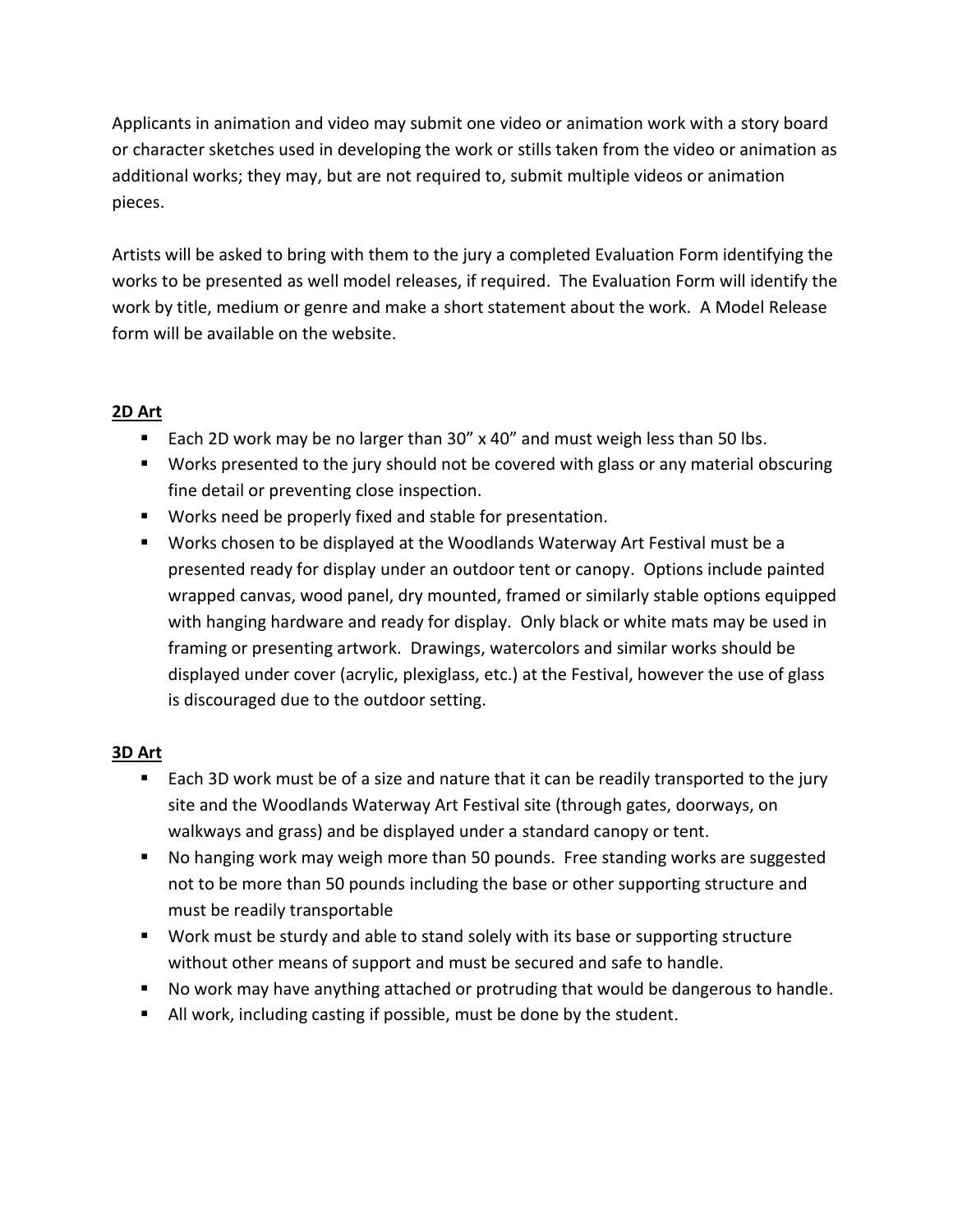### **Digital Art and Photography**

- Digital art may be still or animated, but all entries must be entirely original work of the applicant. Copied or reproduced material, in whole or part, will not be permitted.
- Animated works, videos or films must be at least 30 seconds and not more than 5 minutes in total for all animated and video work.
- Animated works, videos and films must be brought to the jury on a USB flash drive or SD card ready for play.
- Character studies, stills or a story board for an animated work, video or film may be used as additional submitted works provided they are prepared for display as 2D or 3D works.
- Animated works, videos or short subject films selected to be played at the Woodlands Waterway Art Festival will be displayed by way of such supporting still imagery and a url or QR code that will allow the video to be played on visitors' personal devices, such as a smartphone.
- Photography entries, including any work using a still camera or still images taken from a video, should include a contact sheet or thumbnail page of the shots provided along with the photographs to be juried**.**
- **•** Applicants are responsible for obtaining releases, permissions, licenses needed for any models, actors, or copyrighted music or other material used and bringing them to the jury.

### **Literary Arts**

- Literary Arts include poetry, short stories and essays and short non-fiction.
- Short stories and essays must use linear spacing of 2.0 (double spaced) and Times New Roman font 12 pt.
- Poetry must be single spaced using Time New Roman font 12 pt.
- The total length of submitted Literary Arts works should be not more than ten (10) pages. If an applicant submits Literary Arts works in combination with works in other categories, the length should be proportional to the overall submission (i.e., if an applicant submits two drawings and two poems, the length of the poems should be approximately one half of the total or no more than five (5) pages).
- **•** Applicants who submit work in both Visual Arts and Literary Arts must meet the requirements of both categories. They will be evaluated in both areas and their scores combined.
- All work must be the original work of the applicant. Quotations may be used sparingly and must be properly attributed to their source within the text.